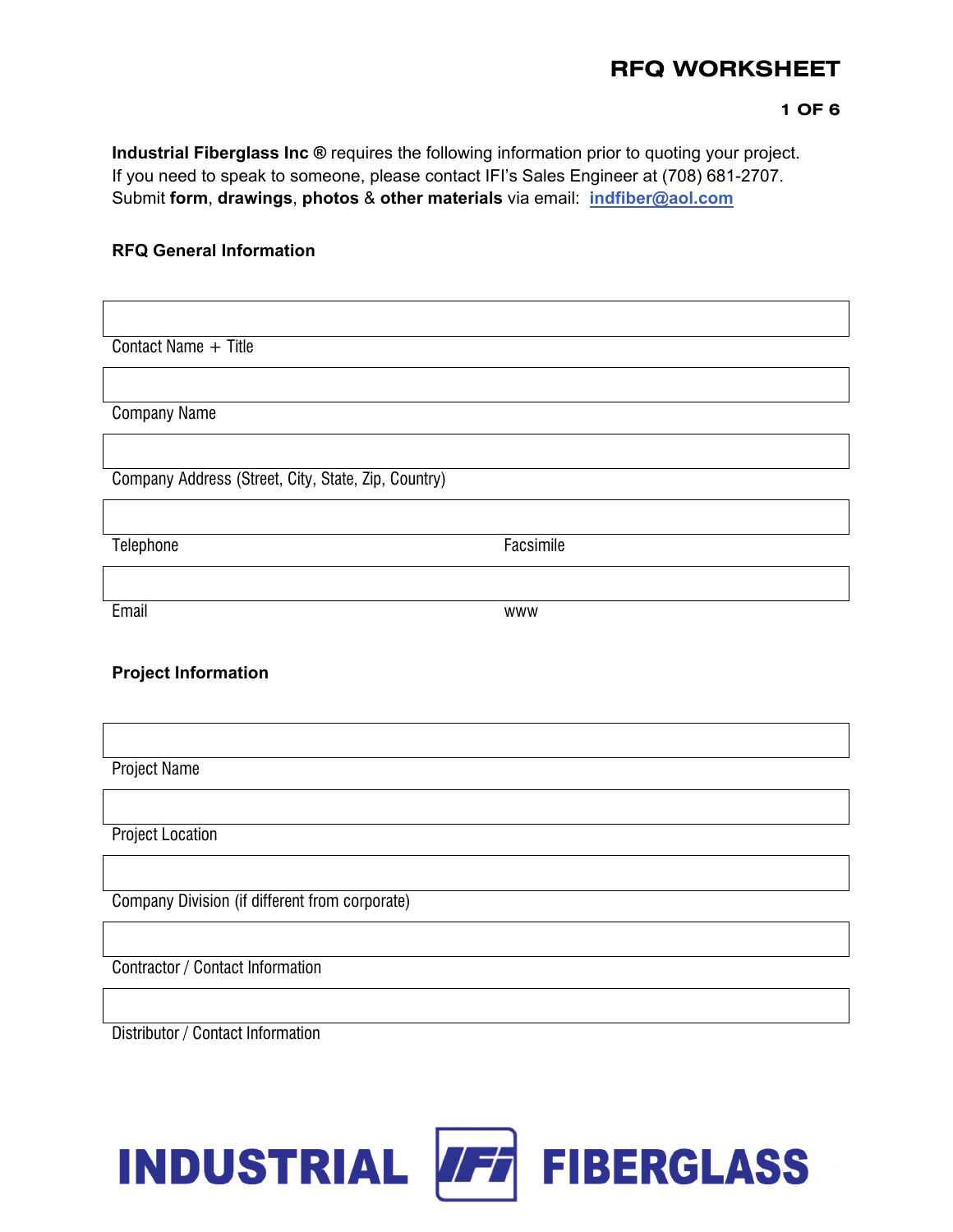**2 OF 6** 

### **Product Information Con't**

Fiberglass Product Name

Equipment No. **Example 20** Model No. **Part No.** Part No.

General Description

General Use

List Features Required

List All Drawings Provided For RFQ

List All Pictures Provided For RFQ

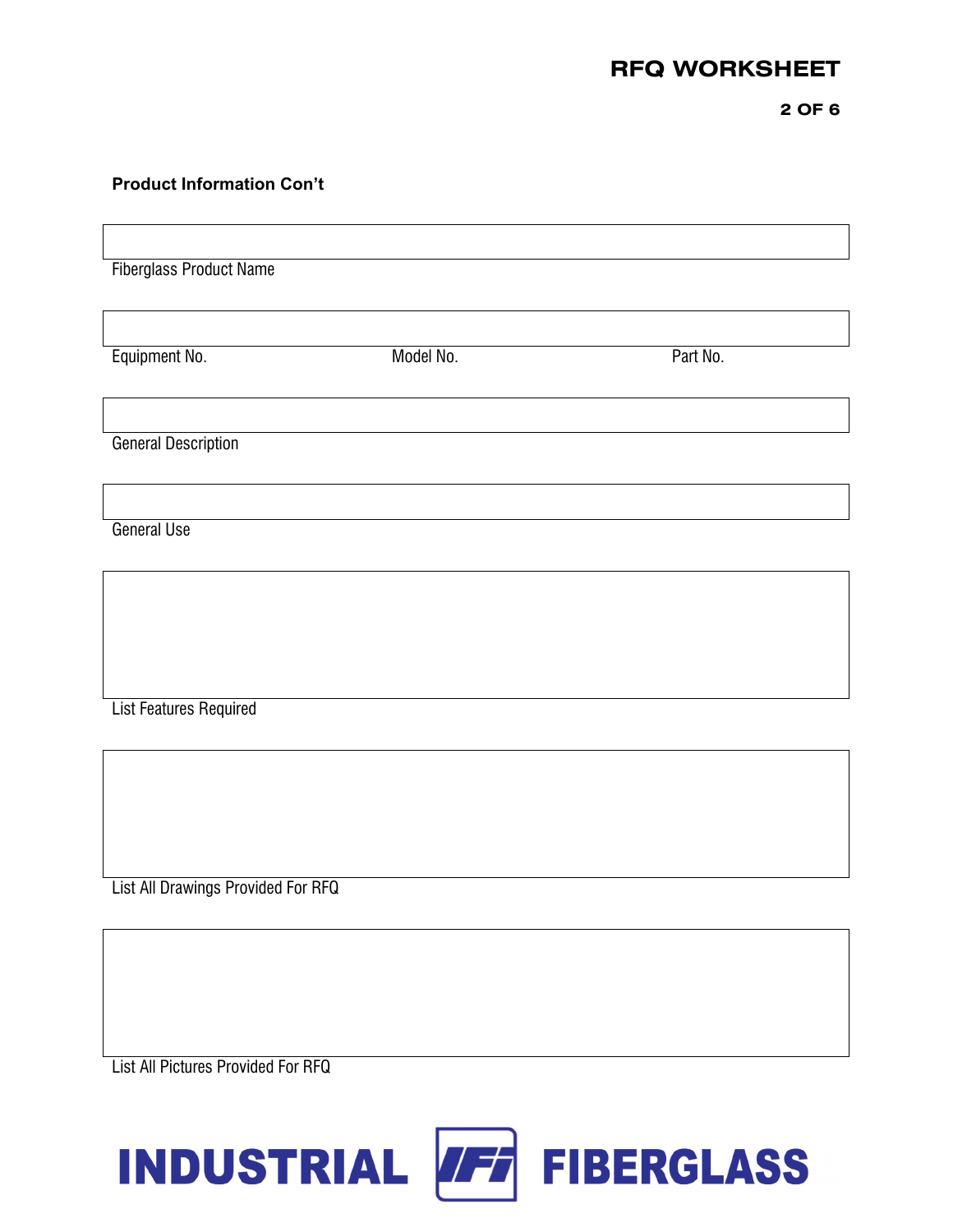**3 OF 6** 

## **Product Chemical Engineering Survey**

Indoor or Outdoor Use  $1.$  4. 2.  $5.$  $3.6.$ List All Chemical Exposures: Chemical Name, Concentration, ( Spray, Splash or Fume), Specific Gravity ) Min. Temp. **Min. Temp.** Typical Temp. **Min. Temp.** Max. Temp. Fire Retardent REQUIRED or Fire Retardent NOT REQUIRED UV Inhibitor REQUIRED or UV Inhibitor NOT REQUIRED

Gel Coat REQUIRED (Standard Colors: White, Grey, Green, Black | Custom Colors: specify RAL#) Gel Coat NOT REQUIRED (Natural Color: translucent light brown color)

Resin Choices ( Polyester / Vinyl Ester / Epoxy / Phenolic / Other )

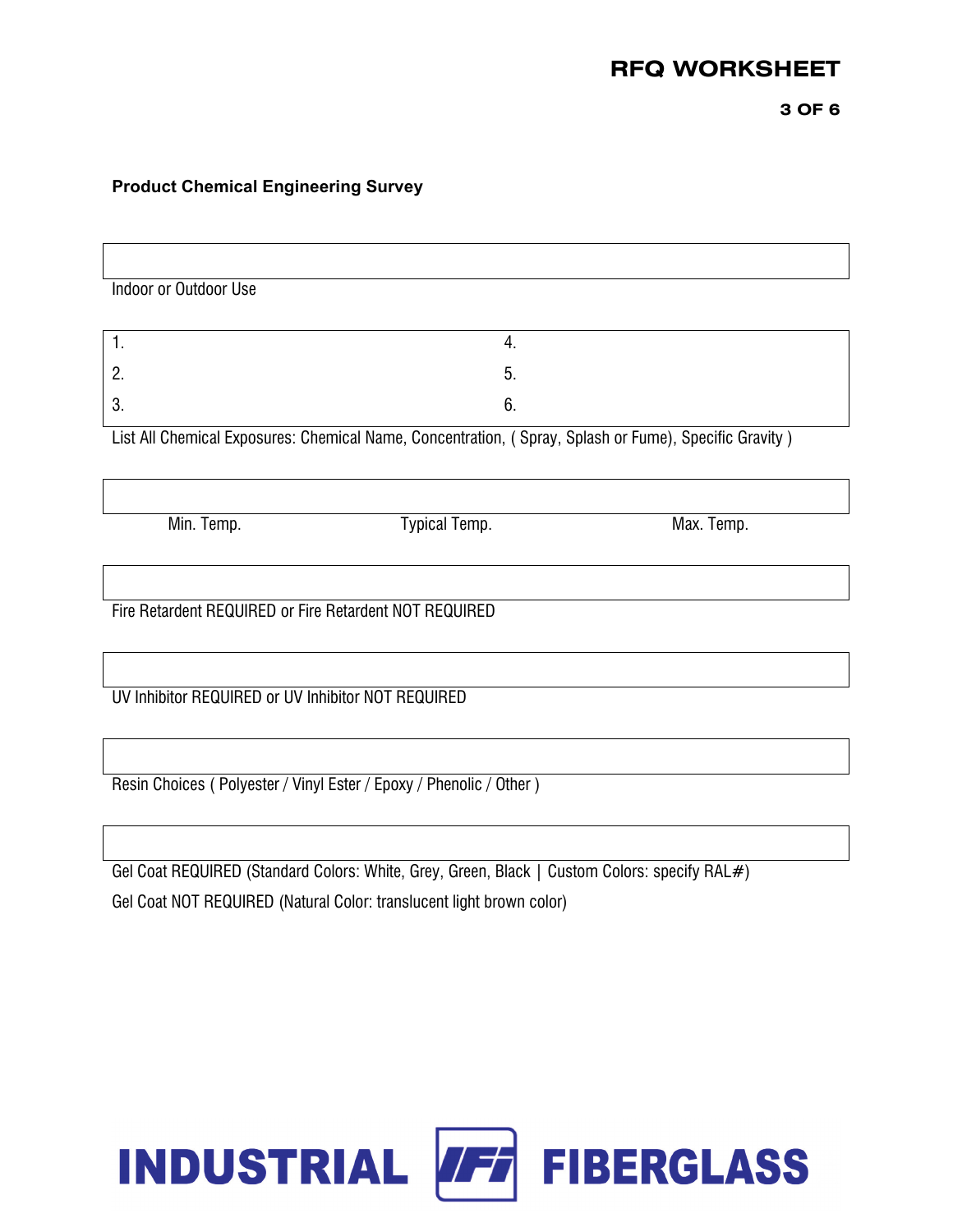**4 OF 6** 

## **Product Physical Engineering Survey**

| Indoor or Outdoor Use                                |               |            |
|------------------------------------------------------|---------------|------------|
|                                                      |               |            |
| Min. Temp.                                           | Typical Temp. | Max. Temp. |
|                                                      |               |            |
|                                                      |               |            |
| Product Location (Street, City, State, Zip, Country) |               |            |
|                                                      |               |            |
|                                                      |               |            |
| Special Wind, Seizmic, Natural Resource Exposure     |               |            |
| 1.                                                   | 5.            |            |
|                                                      |               |            |
| 2.                                                   | 6.            |            |
| 3.                                                   | 7.            |            |
| 4.                                                   | 8.            |            |

List all LOADS+MOMENTS: Distributed, Point, Concentrated, Dead Loads, Moments, Vibrations, Equipment induced loads such as but not limited to (i) weight of equipment (ii) agitation (iii) moments (iv) loads from moving parts. Submit diagram illustration or specify in detail.

Is product seated on: Ground, Floor, Concrete, Stand, Legs, Structure (specify condition, provide details).

Is product Fastened to Structure or Seat? Specify.

Will the product be lifted? Are Lifting Lugs Required? Specify Location.

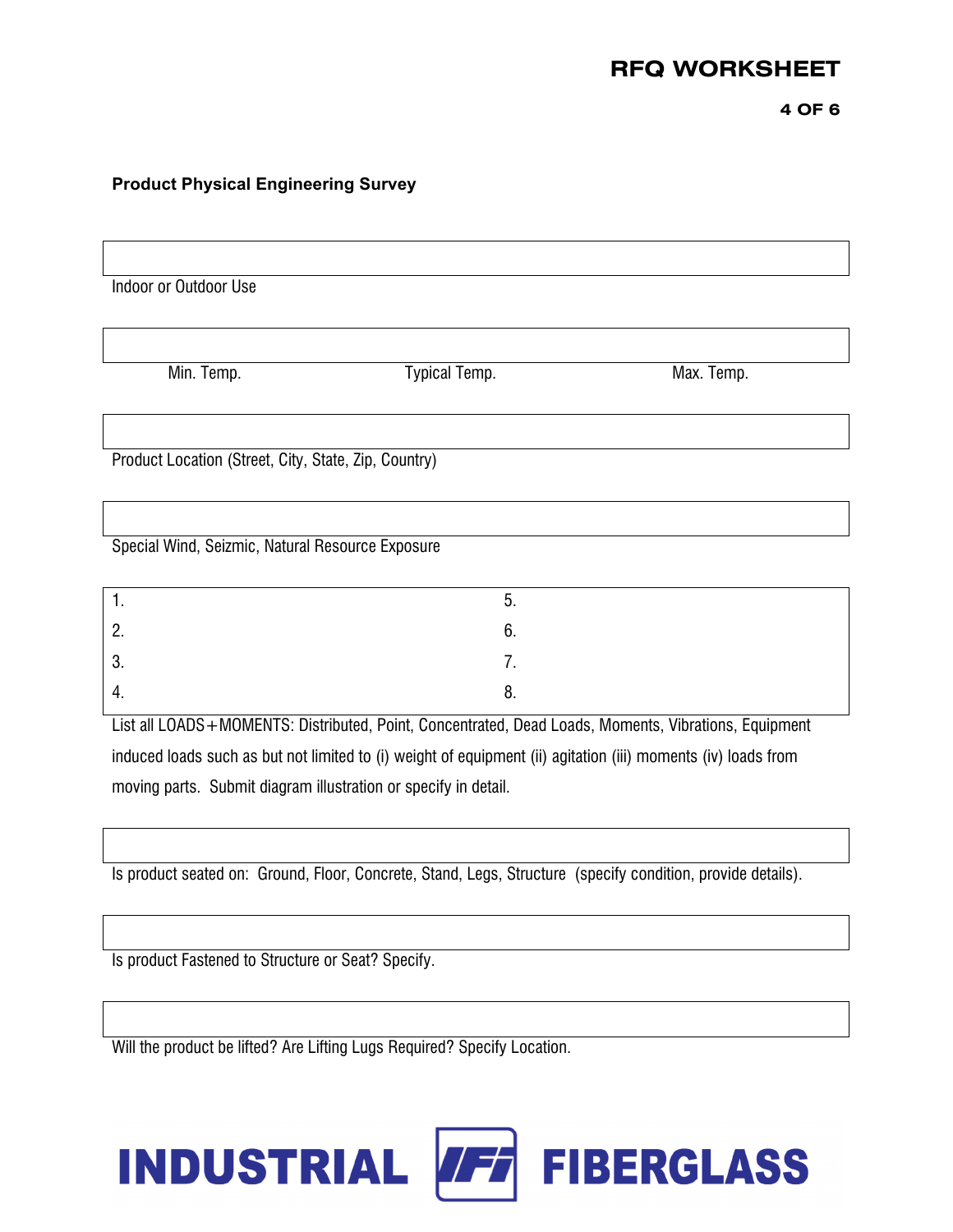**5 OF 6** 

### **ASSEMBLY SERVICES**

Is there Assembly Required. YES or NO.

What Parts Require Assembly? Provide Drawings or Describe in detail.

### **TESTING SERVICES**

Do you require any special testing? YES or NO.

Specify Testing Type (Physical Coupon, Chemical, etc)

### **ENGINEERING SERVICES**

Do you require a PE or SE Certification? What State? Calculations?

Do you require Shop Drawings? Specify.